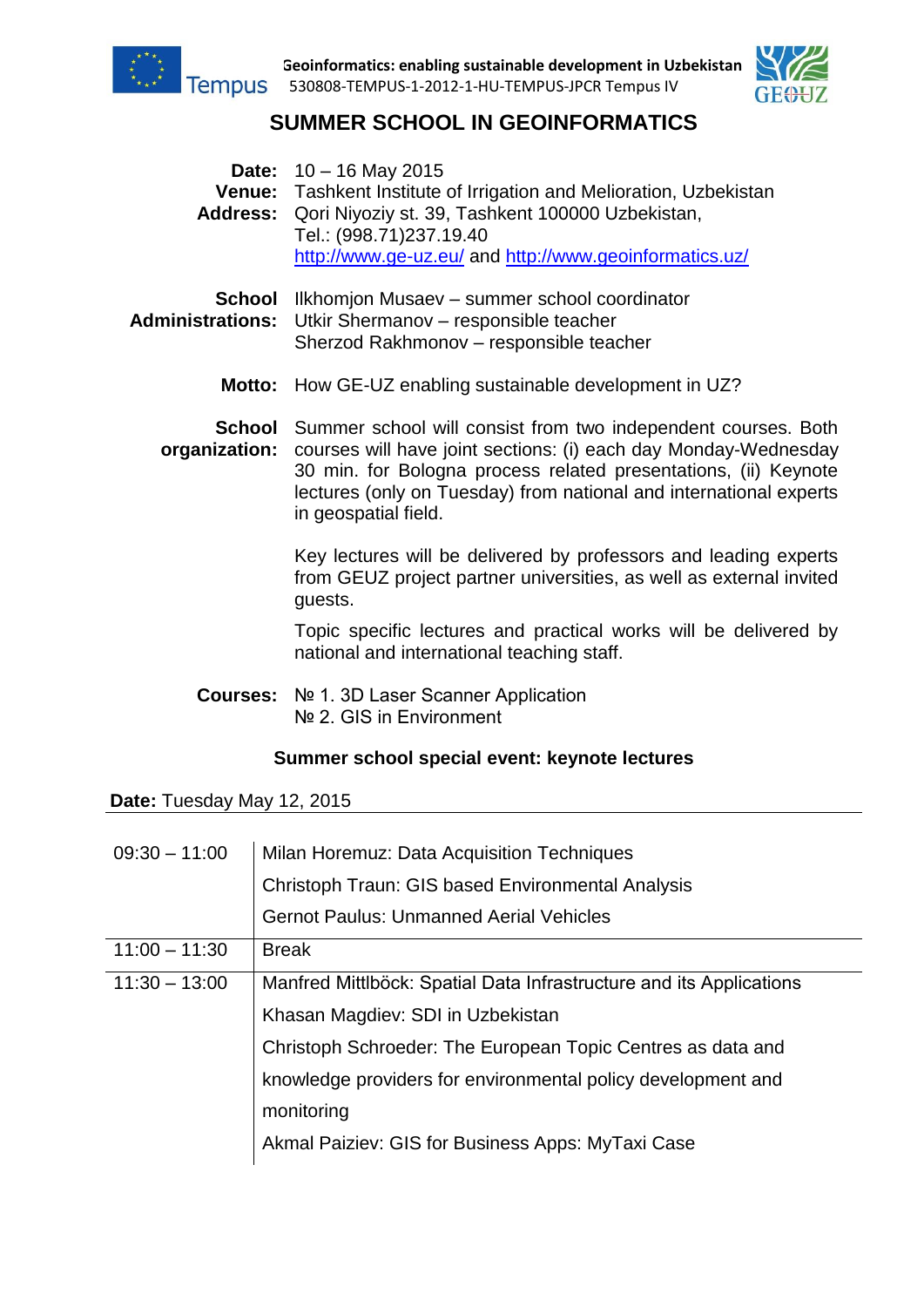

**Geoinformatics: enabling sustainable development in Uzbekistan** 530808-TEMPUS-1-2012-1-HU-TEMPUS-JPCR Tempus IV



## **COURSE №1: 3D LASER SCANNER APPLICATION**

### **Mission: To save Uzbekistan's cultural heritage buildings.**

### **Teachers**

National teacher: Utkir Shermanov – TIIM, Uzbekistan International teacher: Milan Horemuz – KTH, Sweden

### **Aims and outcomes**

Aims: The main aim of the Summer School is to develop theoretical knowledge and practical skills in use of terrestrial Laser Scanning techniques for 3D building modelling.

Learning outcomes: After successful completion, course participants will gain knowledge about concepts, working principles and different applications of Laser Scanner and be able to apply laser scanner to various engineering problems and perform data processing techniques.

Prerequisites: Successfully completion of Geodesy course and good computer skills are obligatory to participate in this course.

#### **Premises**

Field work, data collection: TIIM campus for Laser Scanner testing, Pilot work and data acquisition - Madrasah of Barak-Khan is one of few architectural monuments on the territory of Hast Imam Square (Hazrati Imam) located in Tashkent city.

Processing and analysis: Computer class / laboratory TIIM.

Software: Trimble Real Works software.

Transport: Bus transfer.

#### **Course**

Program: attachment № 1

Participants: Maximum number of participants – 20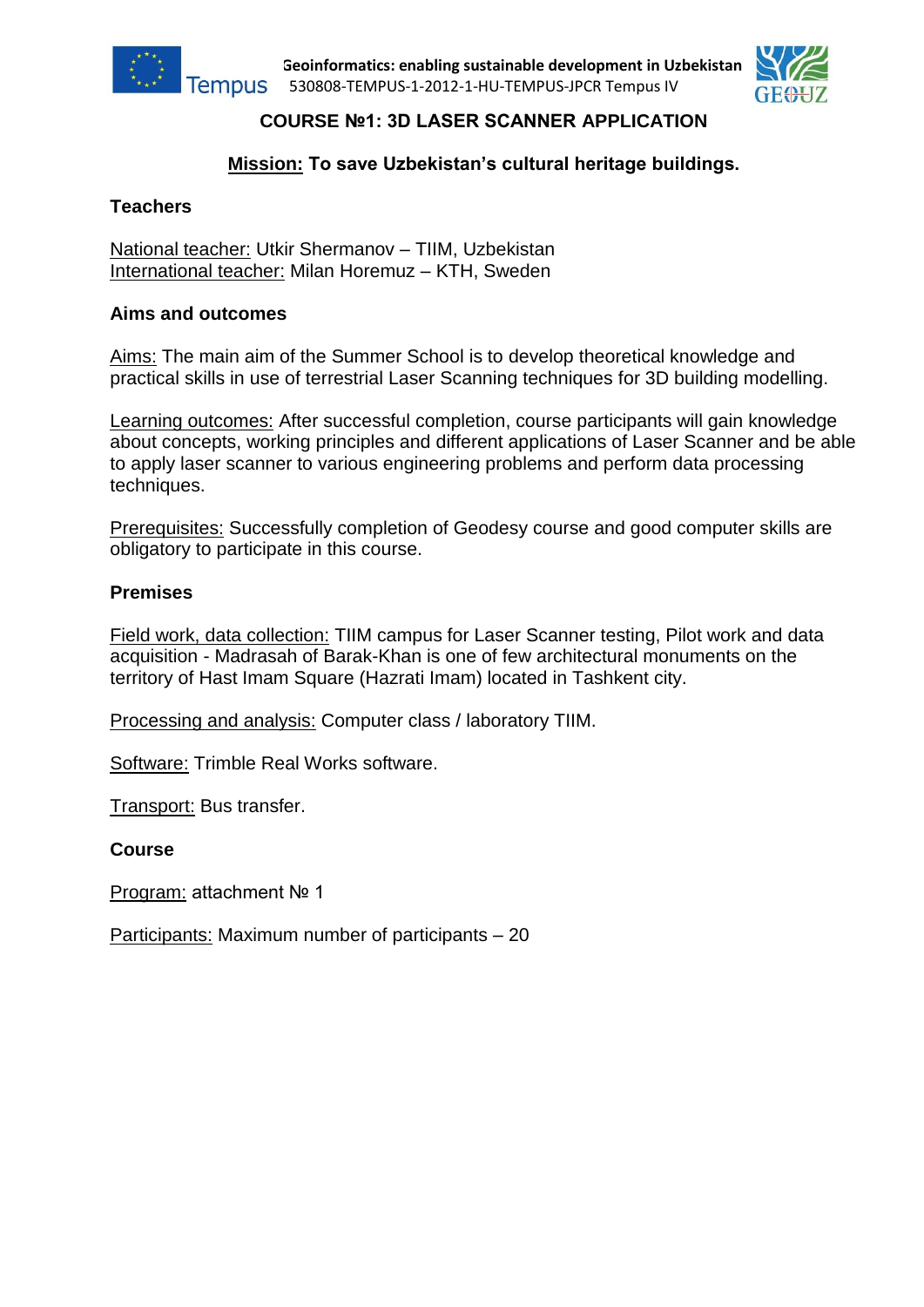



### **COURSE №2: GIS in Environment**

### **Mission: Let's do better decisions for a friendly environment.**

### **Teachers**

National teacher: Sherzod Rakhmonov – TIIM, Uzbekistan International teacher: Christoph Traun – UNIGIS, ZGIS, Salzburg Austria

### **Aims and outcomes**

Objectives: The main AIM of the Summer School is to provide participants with practical and methodological skills which make them capable to use main spatial analysis techniques of GIS in solving Environmental Management issues.

Learning outcomes: After successful completion, course participants can apply concepts from GIS and remote sensing RS to facilitate monitoring and decision making in environmental challenges.

Prerequisites: in order to attend courses participants must be familiar with the main concepts of GIS and according data structures. Basic

skills in handling the ArcGIS Software (data management, basic mapping, etc.) are required but can be obtained in advance by the online ESRI Virtual Campus Course "Learning ArcGIS Desktop (for ArcGIS 10)":

<http://training.esri.com/gateway/index.cfm?fa=catalog.webCourseDetail&courseid=1942> In order to get free access to this course contact [Christoph.traun@sbg.ac.at.](mailto:Christoph.traun@sbg.ac.at)

#### **Premises**

Lecture/Lab: Computer class / laboratory TIIM, LTDC.

Software: ArcGIS 10.2

Data: Satellite images and maps obtained through online Geoportals. DEM and ASRTM for Central Asia, Topographic Maps.

Transport: Bus transfer.

#### **Course**

Program: attachment №2

Participants: Maximum number of participants – 20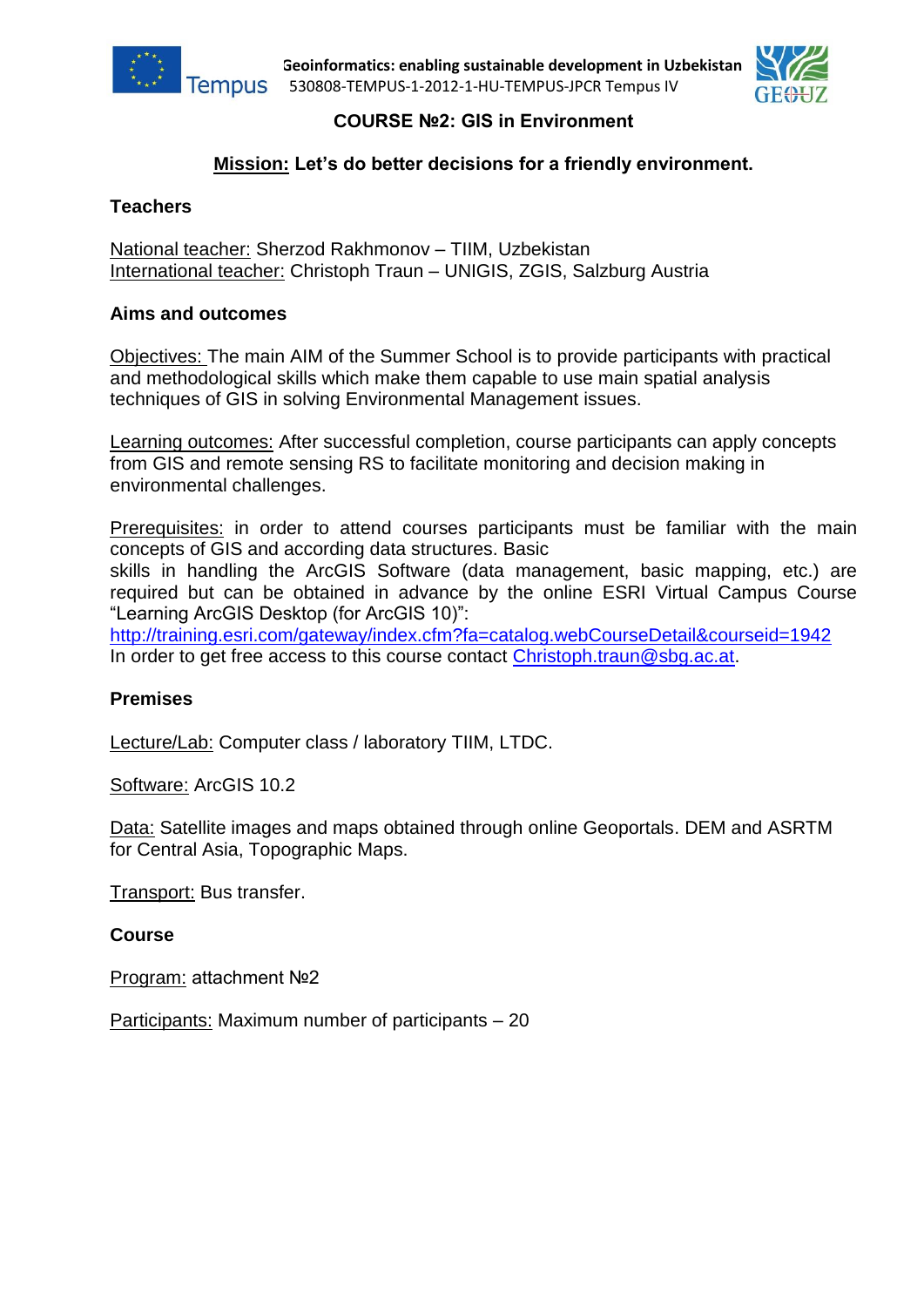



#### **Attachment № 1**

### **Program for 3D Laser Scanner application course**

|                |                |                                                                                                                                                     |                                                               | gSmart meeting                                                                                                                                                                                             | <b>GEUZ review meeting</b>                                                                     | <b>GISCA'15:</b><br><b>Plenary session</b>         | <b>GISCA'15:</b><br><b>Parallel sessions</b>                    |
|----------------|----------------|-----------------------------------------------------------------------------------------------------------------------------------------------------|---------------------------------------------------------------|------------------------------------------------------------------------------------------------------------------------------------------------------------------------------------------------------------|------------------------------------------------------------------------------------------------|----------------------------------------------------|-----------------------------------------------------------------|
| Time           | Sunday         | Monday                                                                                                                                              | Tuesday                                                       | Wednesday                                                                                                                                                                                                  | Thursday                                                                                       | Friday                                             | Saturday                                                        |
|                | <b>May, 10</b> | <b>May, 11</b>                                                                                                                                      | <b>May, 12</b>                                                | <b>May, 13</b>                                                                                                                                                                                             | <b>May, 14</b>                                                                                 | <b>May, 15</b>                                     | <b>May, 16</b>                                                  |
| 9:00<br>9:30   | Installations  | EM+/HERE:<br>Bologna - an<br>overview of the main<br>elements - Zebohon<br>Isaqova<br>Lecture:<br>Laser scanning -<br>principle and<br>applications | $09:00 - 13:00$<br>Keynote lectures (see<br>separate program) | EM+/HERE:<br>Cooperation of<br>business and<br>educational institutions<br>- Usman<br>Sharifkhodjaev<br>Field work:<br>Laser scanning<br>of historical building<br>(object: tbc, location: in<br>Tashkent) | Project work (inside):<br>3D Modeling from<br>Point Clouds.                                    | <b>GISCA'15:</b><br>Participation in<br>conference | <b>GISCA'15:</b><br>Presentation<br>during parallel<br>sessions |
| 13:00          | and setting up | Lunch                                                                                                                                               | Lunch                                                         | Lunch                                                                                                                                                                                                      | Lunch                                                                                          | Lunch                                              | Lunch                                                           |
| 14:00<br>18:00 |                | Practice inside:<br>Laser scanner<br>instrument settings<br>and parts.<br>Project planning.                                                         | Field work:<br>Laser scanning<br>of historical building.      | Project work (inside):<br>Data download,<br>registration,<br>georeferencing.                                                                                                                               | Project work (inside):<br>3D Modeling from<br>Point Clouds,<br>preparation of<br>presentation. | Project work:<br>preparation of<br>presentation.   | GISCA'15                                                        |

Morning lectures (May 11-13) and Keynote lectures (May 12) will be joint for both groups